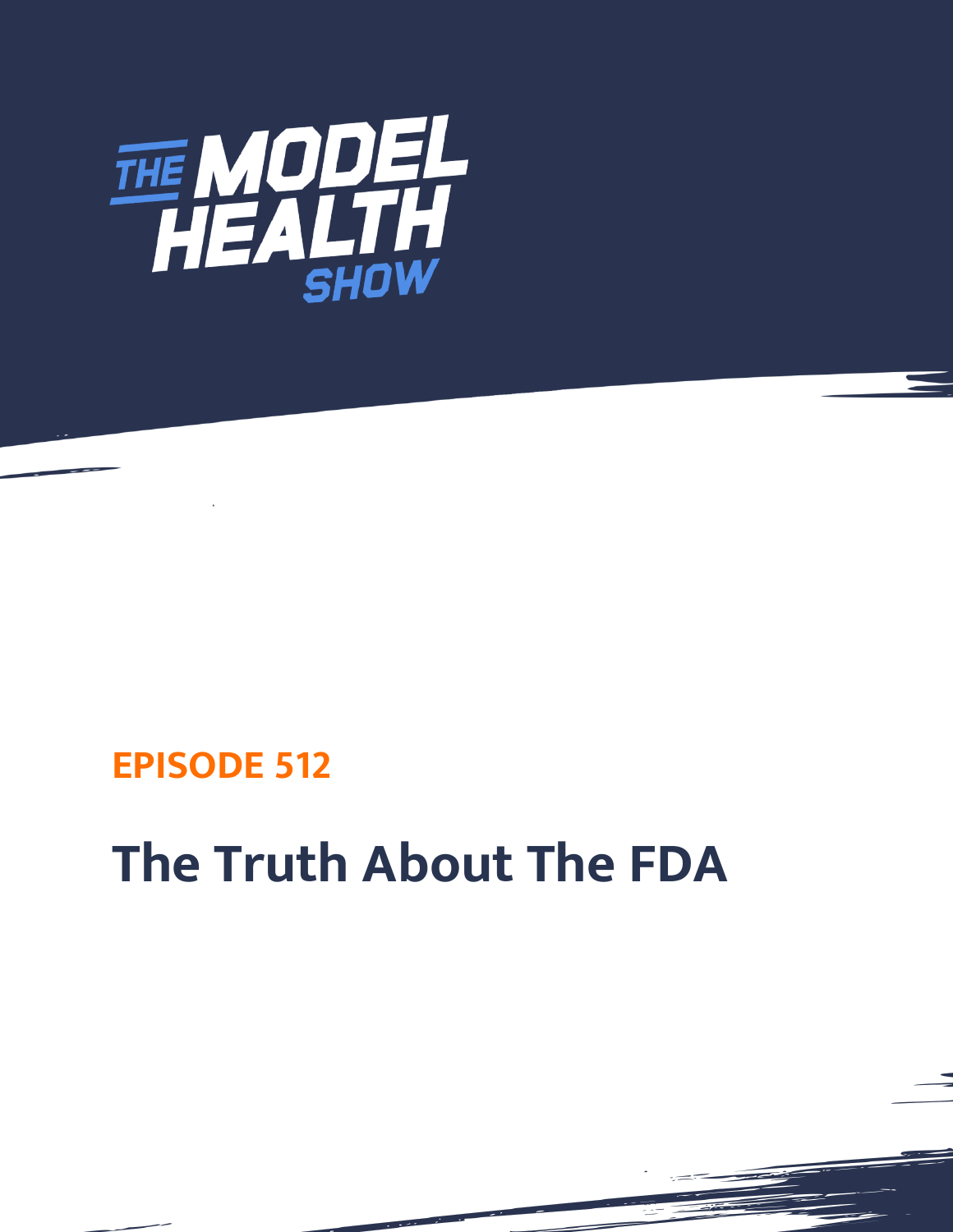## **You are now listening to The Model Health Show with Shawn Stevenson. For more, visit themodelhealthshow.com.**

**SHAWN STEVENSON:** Welcome to the Model Health Show. This is fitness and nutrition expert, Shawn Stevenson, and I'm so grateful for you tuning in with me today. Following a landmark decision by the FDA to approve a new series of medications, there's a lot of questions that are now swirling around in the air. I thought it would be a good opportunity for us to really dig in and to investigate the efficacy of the organization that is responsible for determining efficacy of drugs and of food that is on our store shelves and also reaches our bodies, and to see where this entity began, and where is it at today? How good is the FDA at doing their job? And so this is going to be an incredible adventure and a lot of things to take notes on, so focus in, and let's dive into this adventure exploring the Food and Drug Administration.

The modern era of the FDA dates back to 1906, with the passage of the Federal Food and Drugs Act. What later became known as the FDA, the Food and Drug Administration, was then known as the Bureau of Chemistry. The FDA was established to enforce measures to ensure food safety, during a time when poor conditions and lack of quality standards led to high rates of food-borne illnesses. This was a time when it was a regular occurrence for you maybe go grab you a couple of slices of baloney and find yourself with your head in the toilet, alright? The regulation around meat and around food stuffs overall, and companies finding little unique ways to distribute food that is well past its expiration date, for example, by maybe adding some kind of chemicals, adding some fragrance, so that you don't really notice that the stuff has gone bad. So, all of these things brought about a lot of public demand for greater government regulation for food safety, so that was a big driving force for the FDA in the beginning.

Now, they did a lot of interesting things that would seem obvious today as well. Like getting Coca-Cola to stop putting cocaine in Coca-Cola, which is a real thing. And ensuring that children's cough syrup didn't have this interesting combination of opium and alcohol, which again, was a real thing. The FDA brought about conformity to approved medical devices, cosmetics, food additives, and more. And in 1938, the Food, Drug and Cosmetic Act established new drug regulations, including pre-market approval of all new drugs, meaning that drug companies had to prove that their drug was safe before it could be sold to the public. Prior to this, people was just putting stuff out on the streets, putting stuff on store shelves without a lot of regulation, and so this really brought it to bear. And again, this wasn't that long ago, it's 1938 when this transformation took place.

Now the FDA grew in power immensely in the proceeding years through legislation and through government influence. And in 1960, for example, drug makers tried to get the sedative, Thalidomide approved in the US as it had been approved already in several other countries. But the FDA blocked it, calling for further safety studies to be done on its use. And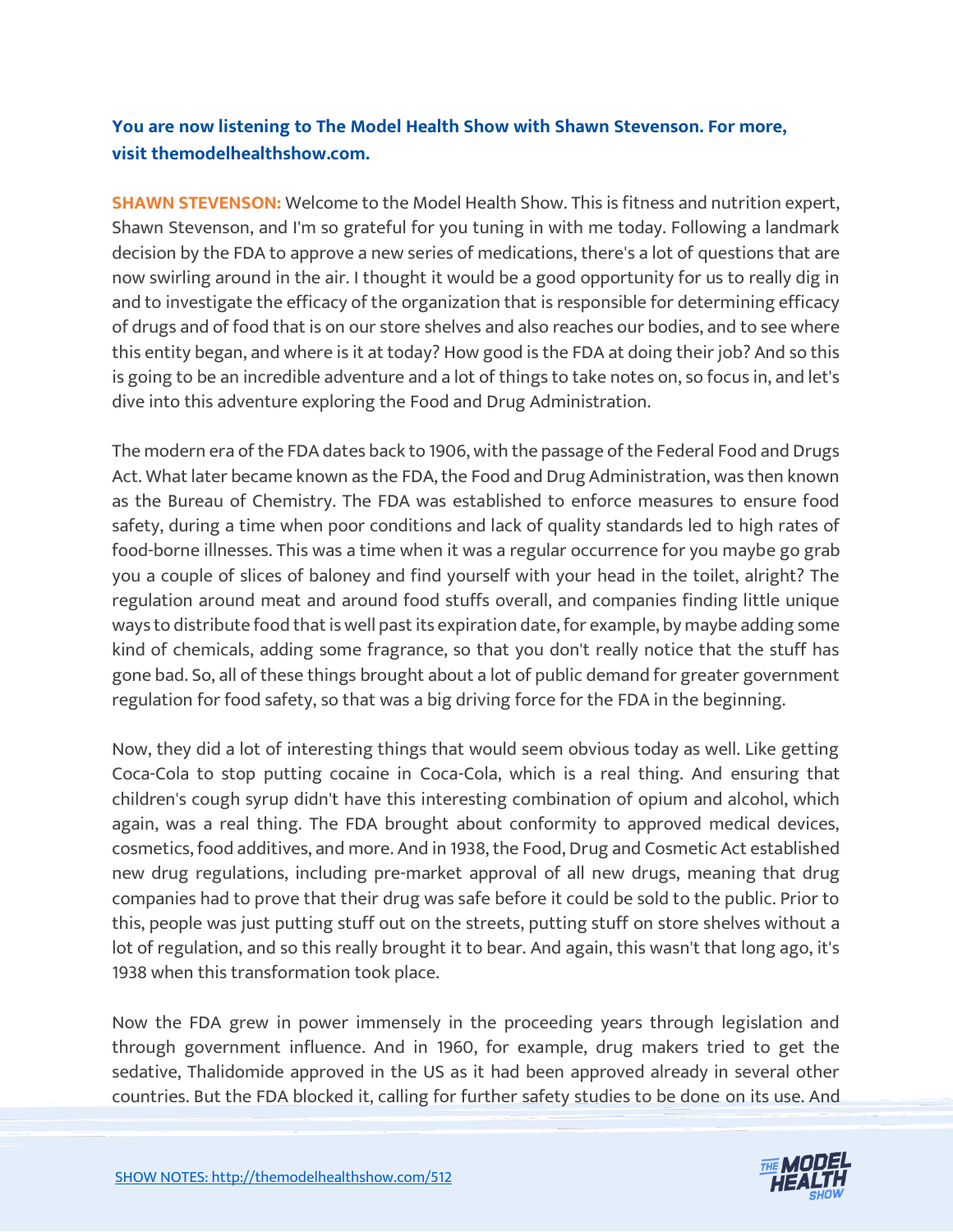as it turned out, Thalidomide actually caused thousands of birth defects, and the FDA's decision to play it safe and to call for further testing, saved lives and helped to solidify the FDA as a leading regulatory agency.

Now, all of these things sound pretty great, but things have changed dramatically in recent years. The FDA was once an organization that was exclusively funded by taxpayers and thus working for our citizens. Today, however, the FDA is substantially funded by pharmaceutical companies themselves, to the tune of billions of dollars each year.

Now, to find out how we got from there to here and what the results have been because of it, we must take a deep dive into the world of this regulatory agency. The FDA, the Food and Drug Administration. Now, you might think that a drug receiving approval from the FDA has been carefully vetted, it offers a higher degree of safety and efficacy. Well, a 10-year analysis, published in the Journal of the American Medical Association, tracked the negative safety events from FDA-approved drugs. The researchers found that nearly one-third of all drugs approved by the FDA had some kind of a safety event after reaching the market. Nearly onethird.

Now, what's most alarming about all of this is the timeline of the safety events being noticed and being acknowledged. The average time from approval of the drug, getting to market, and the first post-market safety event, was 4.2 years later. 4.2 years after the drug is deemed to be safe and allowed to be marketed to our citizens. Now in this analysis, again, published by the Journal of the American Medical Association, the FDA was right about drug safety about 69% of the time.

If we were to use the analogy of our education system, for example, the FDA would be a D student. Now, that's okay, if millions of lives weren't routinely destroyed because of the D student level success rate. That would be okay if they didn't receive billions of dollars in funding each year to ensure that they were above a D level student, to ensure that they are actually doing things with high efficacy, but they're receiving this funding under the guise that having this supreme influence and supreme control is needed in order for them to be the best of the best in the world, but if you actually look at the success rate its far from what people are led to believe.

Again, the median time, the average time from the drug being approved as safe then allowed to be marketed and consumed by the public, the average time from it getting released, and being approved to the first acknowledged safety event is an average of 4.2 years later. Years later. Now, with this being the case, unfortunately, there have been very well-educated and well-intentioned people who've naively believed that the recent drugs that have been approved by the FDA, that if there was a big problem, that it would be seen within the first few

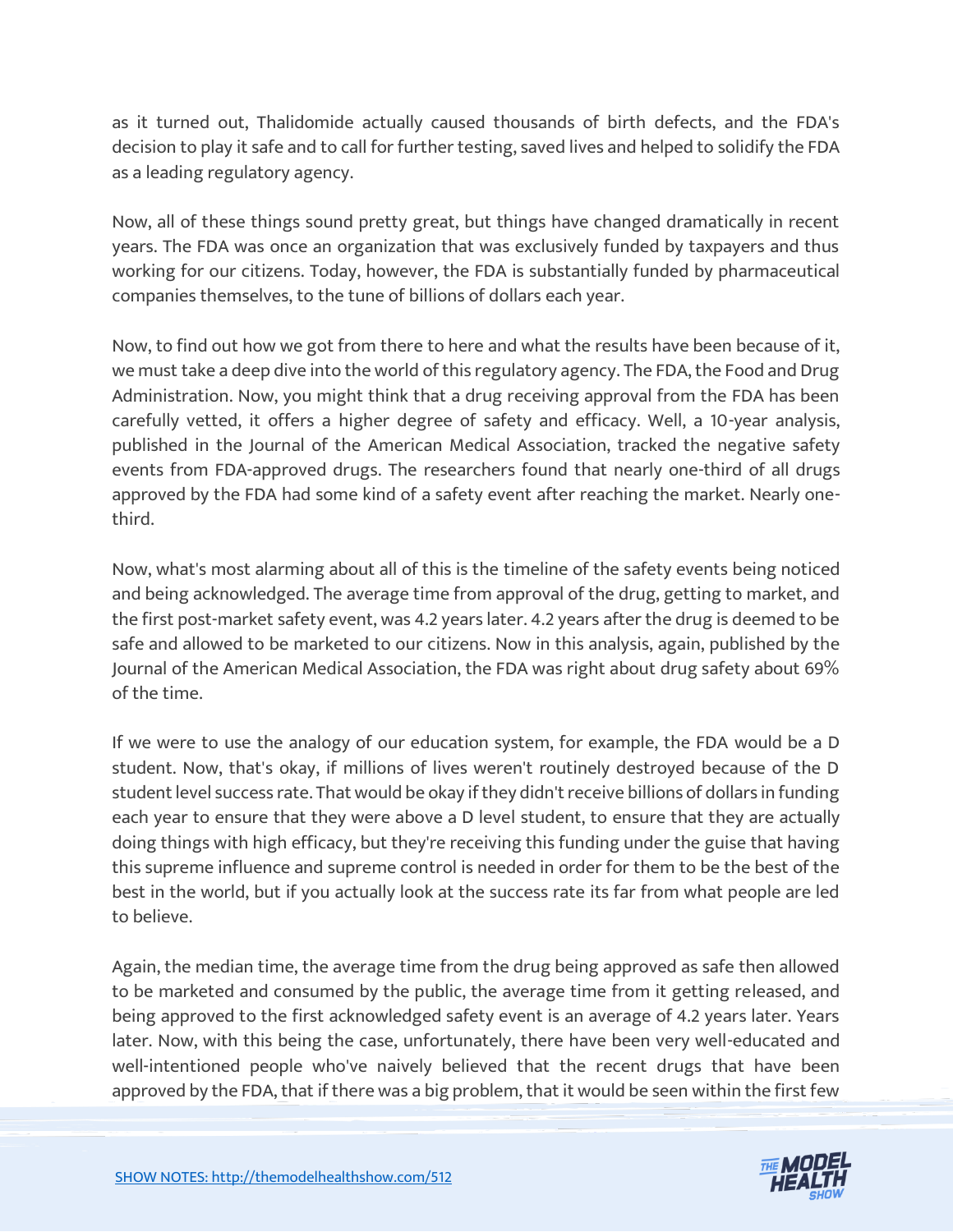weeks or the first few months, when in reality, most of the safety events are seen years later and it's just as if this is lost in this conversation and overlooking how biology really works, we don't know all the ramifications of a new drug intervention that quickly. That's just not how biology works.

Now, in an attempt to excuse the poor performance seen in this FDA analysis, David Gortler, a former FDA official stated, "There is nothing to be alarmed about with this," noting that drugs will clearly work differently in a person who weighs 200 pounds for example, versus someone who is 125 pounds. Race, gender, ethnicity and other health problems, underlying things, all can affect how a drug works. "We may all be human beings, but drugs react differently in all of us, so you are going to see these issues, this is to be expected." We are so radically different, so why then are we participating in a one-size-fits-all drug campaign? Why is this happening? When the what about-ism, when the perspective shift to, "Of course, these drug incidents are normal because we're all so different," why are we not doing things differently for different people? So I just want you to take that, put that in your back pocket, stick that in your superhero utility belt and let that be something that we continue to mull over and to ruminate on and to really think about and contemplate, because at the end of the day, we have to realize how unique we are and how unique our needs are and how unique our biochemistry is. Our metabolism is unlike anybody on planet Earth.

We are similar, of course we're in the same species, but the make-up of things and how our body is organized, our hormone cascade, neurotransmitters, neuropeptides, our immune system, so many variables make us so incredibly dynamic and unique, it's really hard to track any of this stuff. So, erring on the side of safety, and long-term safety should be the priority. Now, another big, big understanding for us to take away is that the FDA doesn't actually test any of the drugs that it approves. They leave it up to the honesty of the pharmaceutical company to test and then to report their conclusions to the FDA. It's sort of like grade your own homework, it's sort of like that opportunity when you're in school, like, "Of course I'm going to get 100%, you kidding me? I get to grade this myself. I get to do all this stuff behind the scenes, grade my own paper and then turn it into you to give me a stamp of approval," or not, which we're going to see as we evolve here in this conversation, what does that approval rate look like with pharmaceutical companies having a major influence now by being a major funder of the FDA itself?

So, with this being the case, and the FDA having a D level of success in determining safety of drugs, what are the real-world implications? What does this look like for us as citizens in our society? Well, a report from the International Journal of Health Services found that in a recent 17-year span, an analysis of 17 years here in the US, unsafe drugs were prescribed more than 100 million times before being recalled. Approximately 4,500 drugs and devices are recalled every single year. These are the same products that were given FDA approval, and in many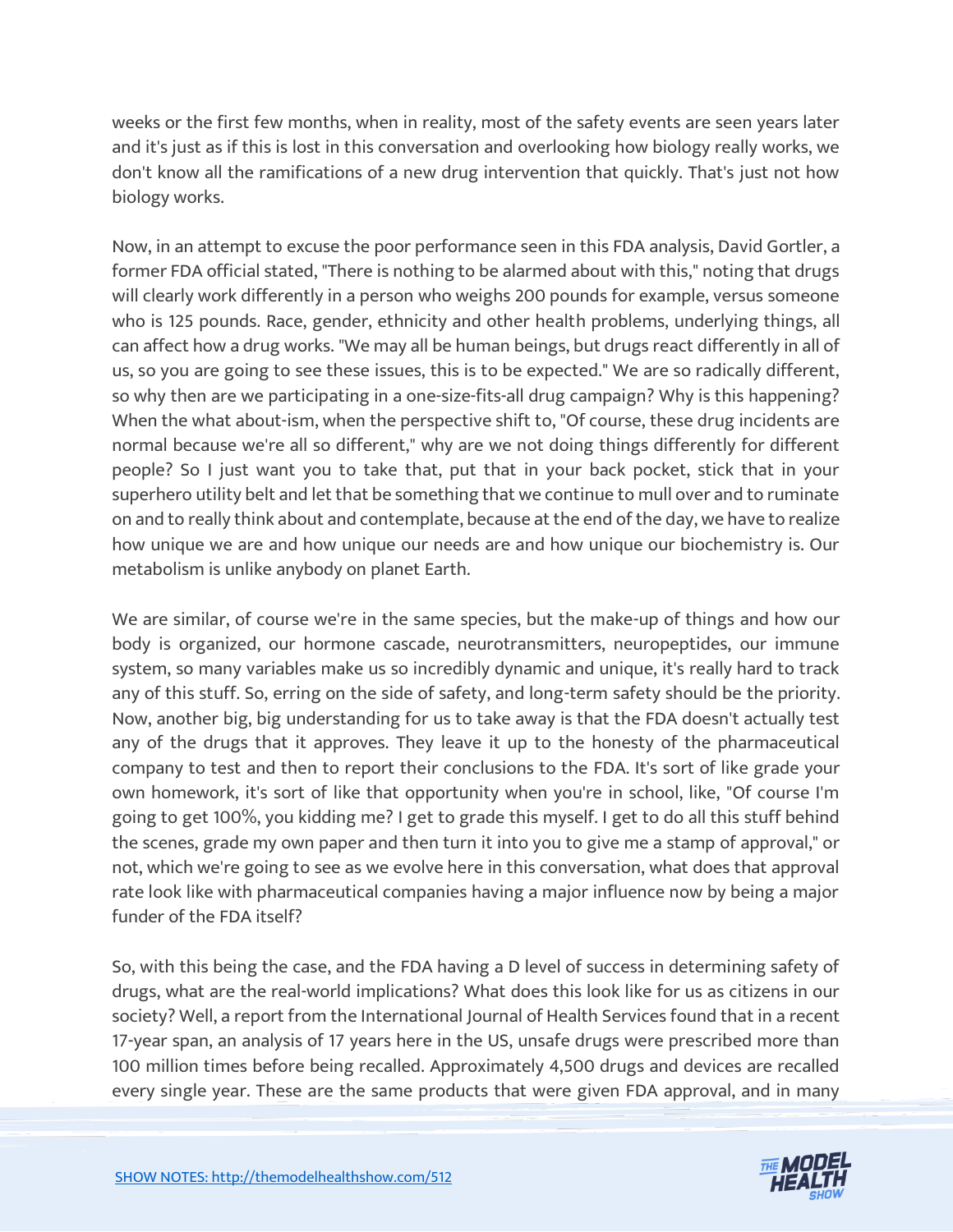cases, were widely ingested or injected before being recalled. Now, to be clear, all recalls are not for safety events but a scary amount of them are and I believe that you have the right to know about it. Thousands of individuals here in our society die each and every year from these drugs, millions more injured, and they just get recalled and then they get replaced with different ones.

It's starting to look like a revolving door of cash grabbing and a lack of integrity and efficacy with the way that this system is running, but again, when I say some of these numbers, I want to get more specific. The EJS Center for Ethics at Harvard University states that properly prescribed drugs, properly prescribed drugs cause about 1.9 million hospitalizations each and every year, nearly two million a year. Another 840,000 hospitalized patients are given inappropriate medications that cause serious adverse reactions for a total of 2.74 million serious adverse drug reactions. The Harvard researchers reported that nearly 130,000 people are killed each and every year in the United States from taking pharmaceutical drugs as prescribed, and another 70,000 people are killed each year from prescription drug overdoses. This totals about 200,000 deaths each year at the hands of pharmaceutical companies in their analysis.

The Center for Ethics at Harvard states, "The FDA does not acknowledge these facts and instead gathers a small fraction of the cases." Millions of people have died from prescription drugs. Yet, most people never hear a peep about it. A big reason for this is the negligence in reporting by the FDA and other regulatory agencies. It's a complicit system. It's not just the pharmaceutical industry, it's also the regulatory agencies that allow these things to go unchecked and continue to happen each and every year. And again, most people never hear a peep about it. Do you think that's an accident? Prescription drugs actually kill far more people than illegal drugs do, far more people, yet, where is the war on drugs when it comes to pharmaceutical companies and negligence? Where is the war on drugs when it comes to oversight by the FDA?

Again, working in tandem to put drugs on the market that repeatedly demonstrate unsafe outcomes, and again, we're operating in a medium right now, we're a very drug-heavy, drugdominant culture. In the United States were the most drugged, pharmaceutical drugged, to be clear, culture in the world. About 70% of our citizens are on pharmaceutical medications. That's right, the majority of our citizens are on prescription medications, and most of them are taken habitually to treat our epidemics of chronic diseases, and it's important for us to take an honest assessment, has our drug-heavy, drug-dominant medical system, system of healthcare, has it actually brought about beneficial results? Are we seeing the rates of heart disease decline, the rates of cancer, the rates of Alzheimer's, the rates of liver disease, kidney disease, obesity...?

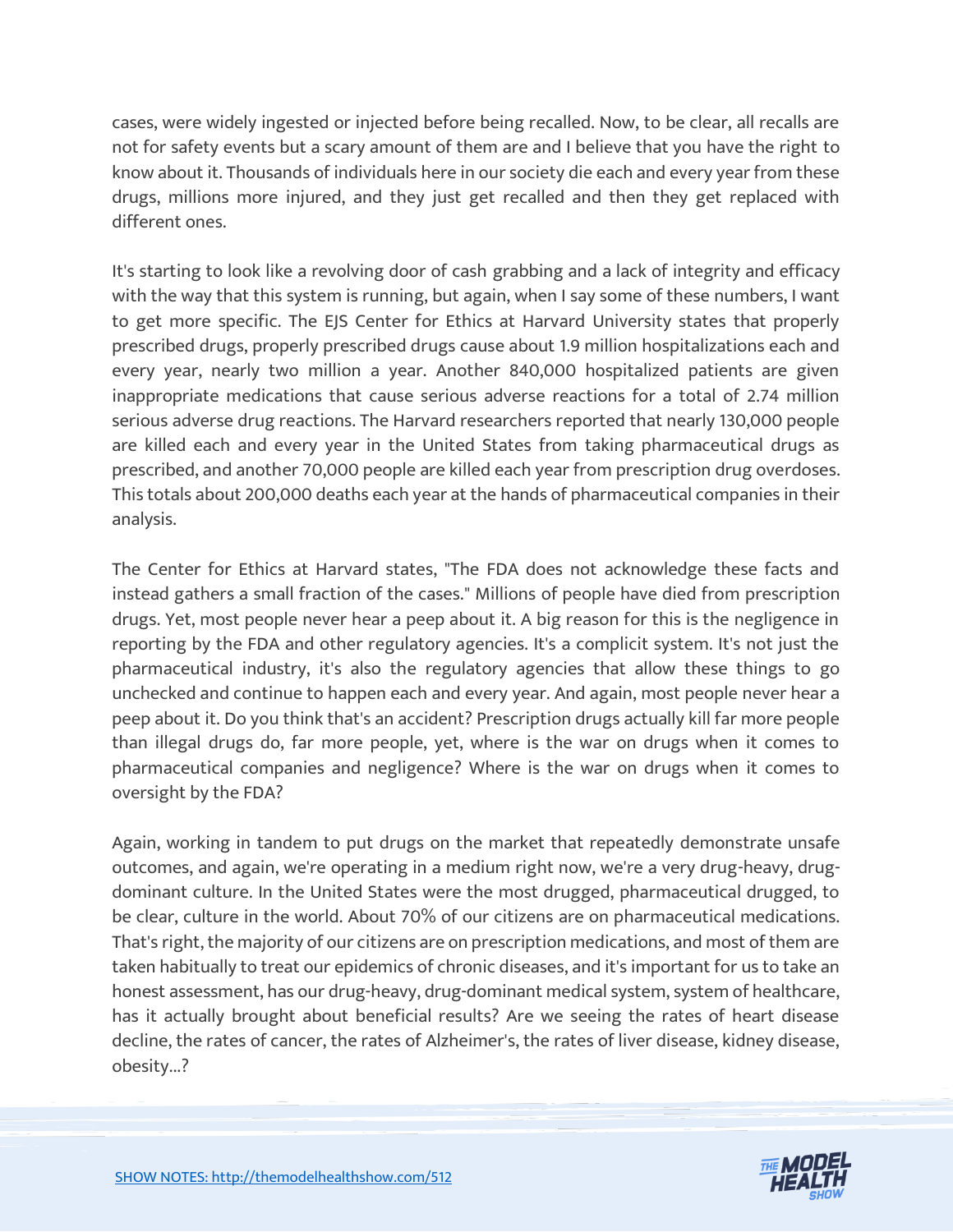The list goes on and on, stroke, heart attacks, and if we're taking an honest assessment, something's not working here because things continuously get worse and worse and worse. And we do know that pharmaceutical medication has its place for sure, it definitely has its place, but in particular, they're best suited for acute instances, so acute situations. But if we're talking about a reliance on medication to mask a symptom of abnormal blood sugar, for example, we'll say... We'll take the example of metformin, and somebody is experiencing insulin resistance and abnormal blood sugar, metformin can be helpful in helping to keep the person alive, but the question is what's causing the insulin resistance? Is there some kind of disruption with the person's alpha cells and beta cells and their pancreas? Is there something going on with their body fat ratio and the insulin sensitivity of their muscle cells versus their fat cells? Is there something going on with their liver that has a major role in managing glucose and blood sugar as well?

There's so many different factors here that people aren't getting educated on, but instead of analyzing those things and figuring out where is the actual cause of this disease coming from, we put a drug on top of it to treat a symptom rather than addressing the underlying cause of the abnormal blood sugar. So what does that do? When we're not treating the underlying cause of the insulin resistance, for example, which might be the rampant ingestion of highly refined sugar, which is causing this cascade of metabolic dysfunction, what that's doing is sort of like turning on the faucet in a sink that's clogged, and the water is now starting to overflow and flood the room causing damage, aka disease. And throwing drugs at the issue is sort of like running in with buckets and towels to try and slow the progress of the disease. When in actuality, the solution is to remove the clog or to just turn off the damn water. Either one is going to help to remedy the situation, but we're treating symptoms. Again, we're coming in with buckets and towels. When in actuality, the water that's overflowing in our metabolic sink is the toxic food and beverages that have become normalized in our culture, and the clogged sink is akin to the gross lack of movement in our society today.

We are also the most sedentary population in the history of the world. This is not okay. And instead of addressing these issues and making movement accessible and a part of our lives and our livelihood, we are inundated with conditions that lead us to be more and more sedentary instead of ensuring that people have access to healthy food and to real nutrition that our genes literally expect us to have versus the brand-new invented chemical-laden food, it's not even food, I struggle to even call it food, that we are consuming today. Instead of getting access to real food and providing that, we have a four trillion-dollar healthcare system. If just a fraction of that was used to ensure that our citizens were getting access to high quality food our epidemic rates of disease would be plummeting because these are the very things that we're making our tissues out of.

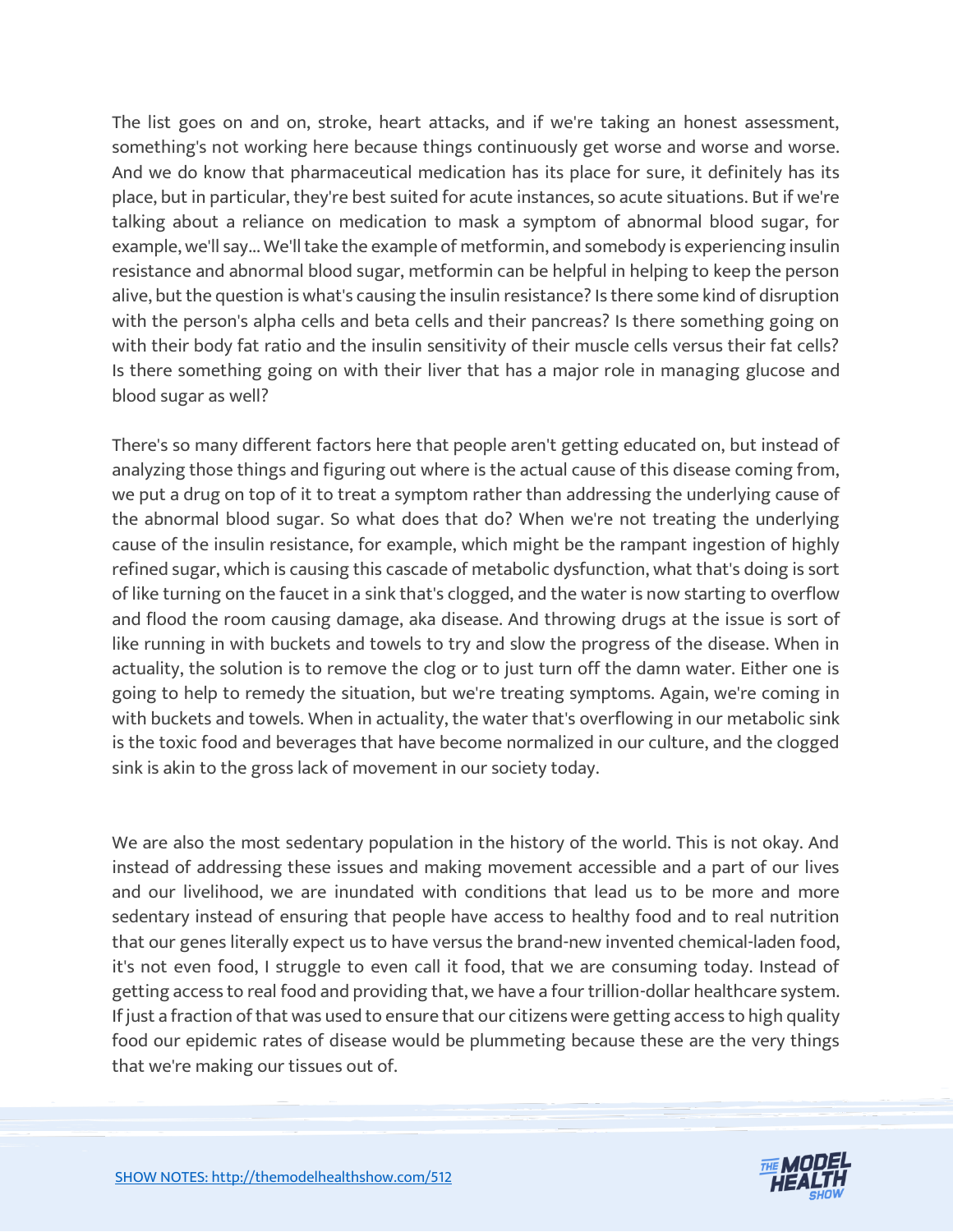All that cellular communication, it's all based on food. Your cells are literally made from the food that you eat. Your hormones are literally made from the food that you eat. Your immune cells are literally made from the food that you eat. How much attention are these things getting? Instead, we're treating symptoms, and we're even having this conversation about the safety of drugs, which taking a deeper analysis of the whole process is bringing up some huge concerns because in the average year, according to Johns Hopkins University researchers, pharmaceutical drugs are the third or fourth leading cause of death in our society. It's funny you don't hear more about that. And it has a lot to do again with who's tracking things behind the scenes and propping that up. When you go and check out, what are the top 10 causes of death? You're not going to see that unless you know where to look, because it's true, it's absolutely true, pharmaceutical drugs kill hundreds of thousands of Americans every year, and you have the right to know about it.

Now, you would think that the all-powerful FDA would crack down on pharmaceutical companies, crack down on all of these deadly incidents to protect US citizens, but then you'd be failing to realize that, today, pharmaceutical companies provide the FDA with nearly half of their overall budget, and upwards of 75% of its scientific review budget of the FDA itself is coming from those same pharmaceutical companies that it's supposed to be regulating. In fact, pharmaceutical companies provide billions of dollars in funding to the FDA every year, the very organization responsible for regulating drug companies is massively funded by those same drug companies. The question is, how is this happening? Well, it began with the advent of something called user fees. Under the guise of providing the FDA with more resources to approve drugs and get them to the market for patients who may need them faster, legislation was passed, put in place to allow drug companies to begin paying the FDA directly hefty user fees with a guaranteed date of review to be completed for them, so they're going to pay these massive fees to the FDA for fast review and a guaranteed date on when they're going to get to their approval.

Again, these user fees are the magnitude of billions of dollars collectively from pharmaceutical companies' pockets to the FDA's coffers. An analysis that was published in the Journal of Law, Medicine and Ethics, titled Institutional Corruption of Pharmaceuticals and the Myth of Safe and Effective Drugs states, "The authorization of user fees in 1992 has turned drug companies into the FDA's prime clients, deepening the regulatory and cultural capture of the agency. Industry has demanded shorter average review times and with less time to thoroughly review evidence, increased hospitalizations and deaths have resulted. Meeting the needs of the drug companies has taken priority over meeting the needs of patients. Unless this corruption of regulatory intent is reversed, the situation will continue to deteriorate."

The report also states, "The pharmaceutical industry has corrupted the practice of medicine through its influence over what drugs are developed, how they're tested, and how medical

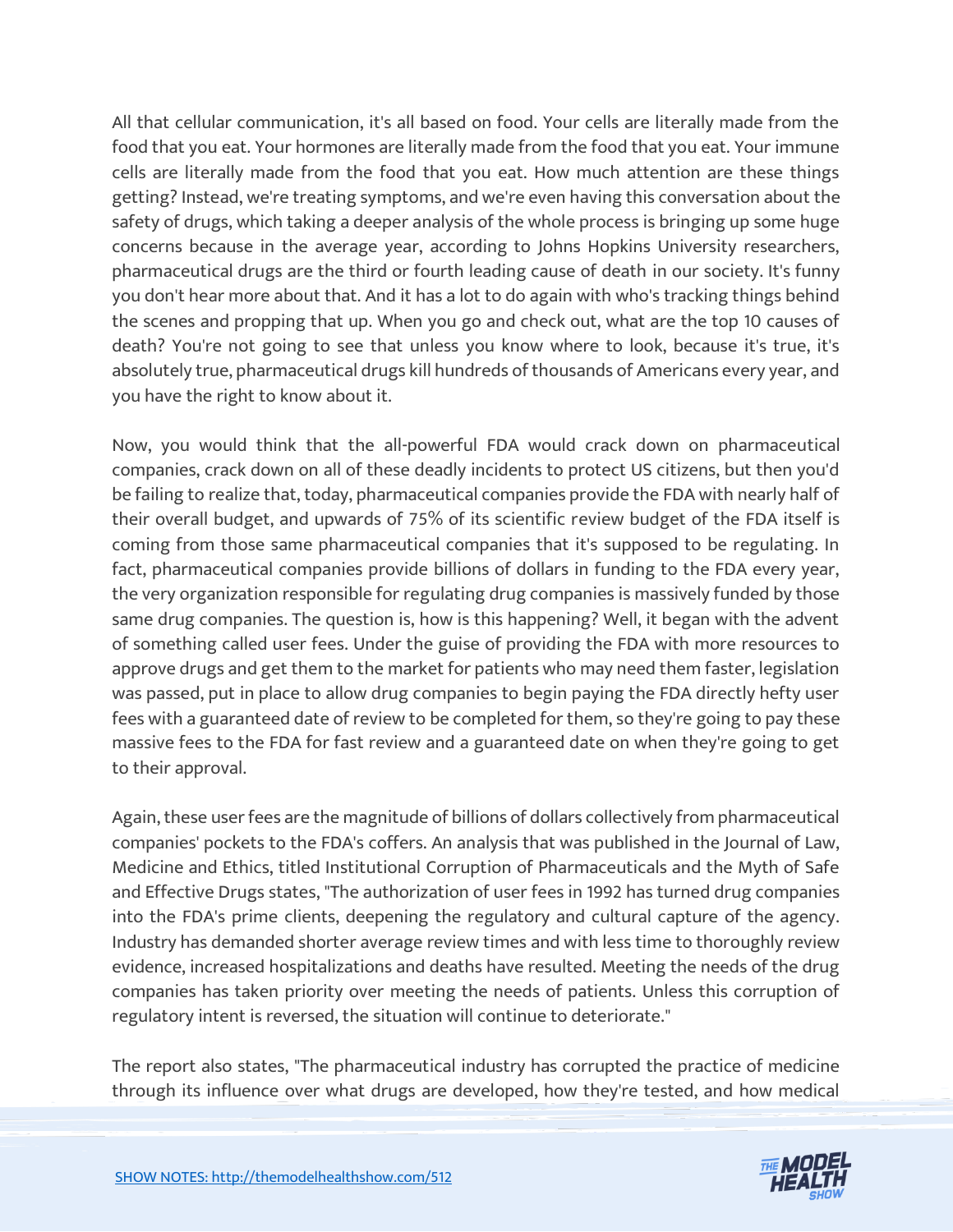knowledge is created, and heavy commercial influence has compromised Congressional legislation to protect the public from unsafe drugs." Having a system here in the United States that allows the FDA to be funded by the very same entities to the tune of billions of dollars each year by the same industry that is supposed to be policing, creates an obvious conflict of interest that has been repeatedly reported in some major published analysis, peer-reviewed journals, the list goes on and on, but what's being done about it? And even more importantly for this context right now, what are the results?

What's happened since the advent of user fees? Well, the FDA's rejection of new drugs has plummeted. Didn't see that coming. In 2017, the FDA only denied 19.7% of all applications for new drugs, biologics and efficacy supplements, compared to denying a high of nearly 60% of applications in 2010. Big difference, dead giveaway. Since the FDA began receiving funding from pharmaceutical companies, we've also seen the approval of some of the most addictive and deadly opioids that have destroyed millions of lives and devastated countless families. Again, these drugs, here in the United States it's well noted now that about half a million people have died directly from pharmaceutical companies pressing and allowing addictive opioid onto the market. Those are just the deaths, which is... We can't even understand that.

Half a million people, 500,000 lives, lost? That's not to mention the millions upon millions, upon millions of other lives that were destroyed, people that were injured, families destroyed due to this, and the FDA signed off on these drugs, giving them the stamp of approval that they're safe. How do we not have a major problem with that, and look for accountability? And now the craziest part, and why this is getting done right now, this masterclass on the FDA, we're looking to these same entities to determine what we're putting in our bodies right now. What's wrong with us? How can we allow this to happen?

We're acting as if these organizations are operating from a place of efficacy. We're acting like they don't grade their own homework. We're acting like they don't control the media and the reports that you get. Who is controlling the information that you receive, and what is their track record? Because it's not hard to find. Pharmaceutical companies are a major contributor to our major media networks, our major news outlets, again, to the tune of billions of dollars each year. Do you think you're going to hear the reports about pharmaceutical drugs killing people on a regular basis, because it's happening on a regular basis to the tune of thousands of people each day? Absolutely not. They're not going to do that and then cut right to a commercial break where they're having their advertisement for a drug, a new drug. That's just not going to happen. But what are you plugged into?

Now, digging in deeper here, with all of the rapidly approved drugs, again, the rate of drug denials for approval plummeted, alright? Now again, with all of the rapidly approved new drugs, this is where we're at today, there is now a 20% chance, a one in five chance that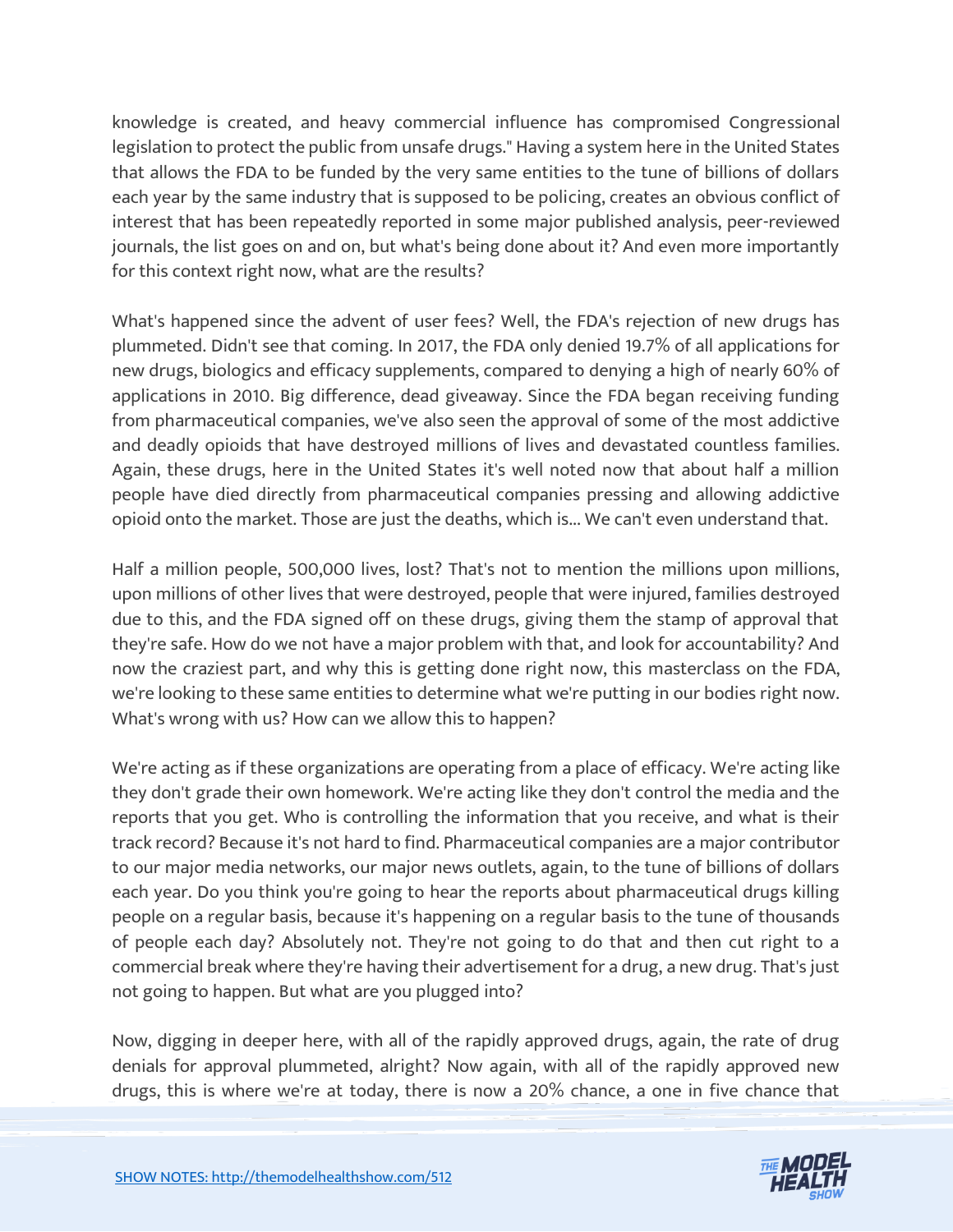trusting citizens will experience an adverse event when taking a prescription drug, a one-in five chance. You got better odds with Russian roulette, it's six, one in six at least. And some of these instances are literally deadly. Literally killing our citizens. And I want to reiterate this point as well, you have to keep in mind just how difficult it is to actually prove that the drug company is at fault when somebody is injured or lose their lives, only a small fraction of those cases are acknowledged. These pharmaceutical companies have the most powerful legal team on planet Earth. Their job is to make sure that it's not their fault, it is your fault or it's the fault of something else.

So, as we're seeing these numbers, keep that in mind, keep that in mind, because it's a much bigger problem than even what we're highlighting here. Now, the same companies that our citizens blindly put their trust in are routinely, these pharmaceutical companies, routinely charged with felonies, bribery, fraud, falsifying data, and again, they've killed millions of our citizens. For example, we talked about this multiple times, but I'm just going to hit a couple here. Pfizer had to pay out \$1.2 billion, over a billion dollars, to settle lawsuits stemming from side effects from Prempro, again, approved by the FDA, that ended up causing women to develop breast cancer. We didn't know at first, but later on, cancer.

And this is just, again, one of the many instances where this takes place, but also on the back side with these pharmaceutical companies consistently engaging in criminal activity. Pfizer also had to pay the largest healthcare fraud settlement in the history of the Department of Justice, \$2.3 billion for committing felony charges, fraudulent marketing, lying, but we act like they're telling the truth now. And then if we look at another power player in this current campaign, Johnson and Johnson, for their role in the opioid epidemic, their massive role being the major supplier of narcotics used to make opioids, they're El Chapo. Johnson and Johnson has the friendly baby commercial with the suds and the bubbles, they're El Chapo, alright? They're supplying other drug companies with the product, getting it cut up, sent to you.

For their role in the opioid epidemic, Johnson and Johnson is now part of a massive \$26 billion settlement for their crimes, \$26 billion, that's a lot of money. It's a lot of money, but not to them, not really. They're still business as usual, especially with the gold rush they're experiencing right now. Not to mention Johnson and Johnson was also caught illegally promoting anti-psychotic drugs, illegally, knowing that this isn't for them, children, seniors and people with developmental disabilities. The justice department notes that their criminal and civil fines because of their, again, criminal activity, their fines were \$2.2 billion. It was that bad. But if you do hear about it, it's here today, gone today. If you hear about it.

But what's often overlooked in this is that the pharmaceutical companies aren't putting dangerous drugs on the market on their own, they're doing it in tandem with the FDA. The advent of user fees was to accelerate the entry of more drugs to the market in response to our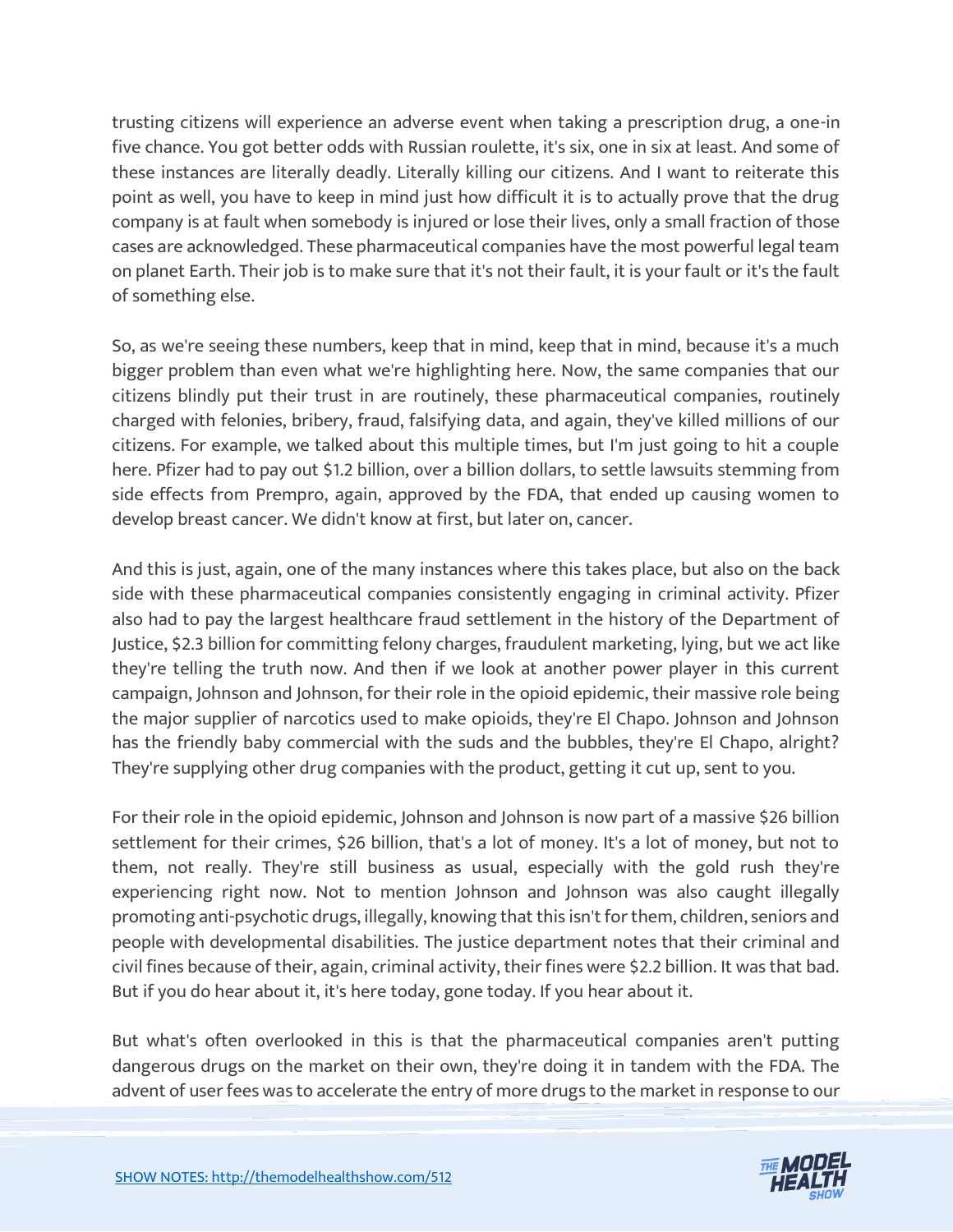skyrocketing rates of chronic diseases. Again, drugs have their place, especially in the treatment of acute conditions, but our system of health care has become so drug-dominant that it has completely moved away from actually teaching people how to be healthy, it's called Health Care, using drugs to treat the symptoms of disease that are caused by diet and lifestyle behaviors, doing this that... What we've been doing is aimless. It's idiocy.

We're doing the same thing over and over again, expecting a different result, the definition of insanity. This isn't a good insanity; this isn't like Shaun T insanity. This is like, something is wrong with us. We're still using drugs to treat conditions caused by poor diet and lifestyle choices. The Journal of the American Medical Association 2018 meta-analysis published a report affirming that poor diet is the leading cause of our most pressing deadly chronic diseases: Heart disease, diabetes, obesity. They're just publishing data to affirm what we know already, but the question is, what are we doing about it? "More drugs. Drugs for the win, Kobe! Drugs for the win." It's not working. But again, our pharmaceutical interventions have their place, but clearly something is wrong here, the system is not just broken, it's designed to operate this way, and there are people profiting mightily off the farming of sick people, off of the farming of our citizens.

Now this brings us back to the FDA, because another layer of concern here is the revolving door of employees working at the FDA and then working at pharmaceutical companies or vice versa, there's a revolving door, they're just sharing people. There's no conflict of interest here. Not only do pharmaceutical companies provide the FDA with massive amounts of funding that will clearly be a conflict of interest, the FDA and pharmaceutical companies also engage in a revolving door of sharing employees. For example, the former FDA Commissioner, Scott Gottlieb left the FDA and joined Pfizer as a member of its board of directors just prior to the beginning of the pandemic in 2019. Now, listen to this, even prior to his appointment as the FDA Commissioner, Scott Gottlieb actually served on the board of directors for multiple pharmaceutical companies. He also served on the Investment Board of GlaxoSmithKline, currently the fourth largest vaccine maker in the world.

And Scott Gottlieb has continuously been a strong proponent of mandatory vaccination, whatever entities he's been a part of. This is just one example where someone in a position of power at the FDA has also profited mightily from the drugs the pharmaceutical companies sell by literally working at those same pharmaceutical companies. This instance isn't rare, this scenario is not rare in the slightest, because nearly 30% of FDA employees leave the FDA and get high-paying jobs at pharmaceutical companies. This would logically make you question what FDA employees may be doing to get in the good graces of the pharmaceutical company for their future cushy job with them. And the reverse happens as well, where pharmaceutical company agents, employees join the FDA with their insider information.

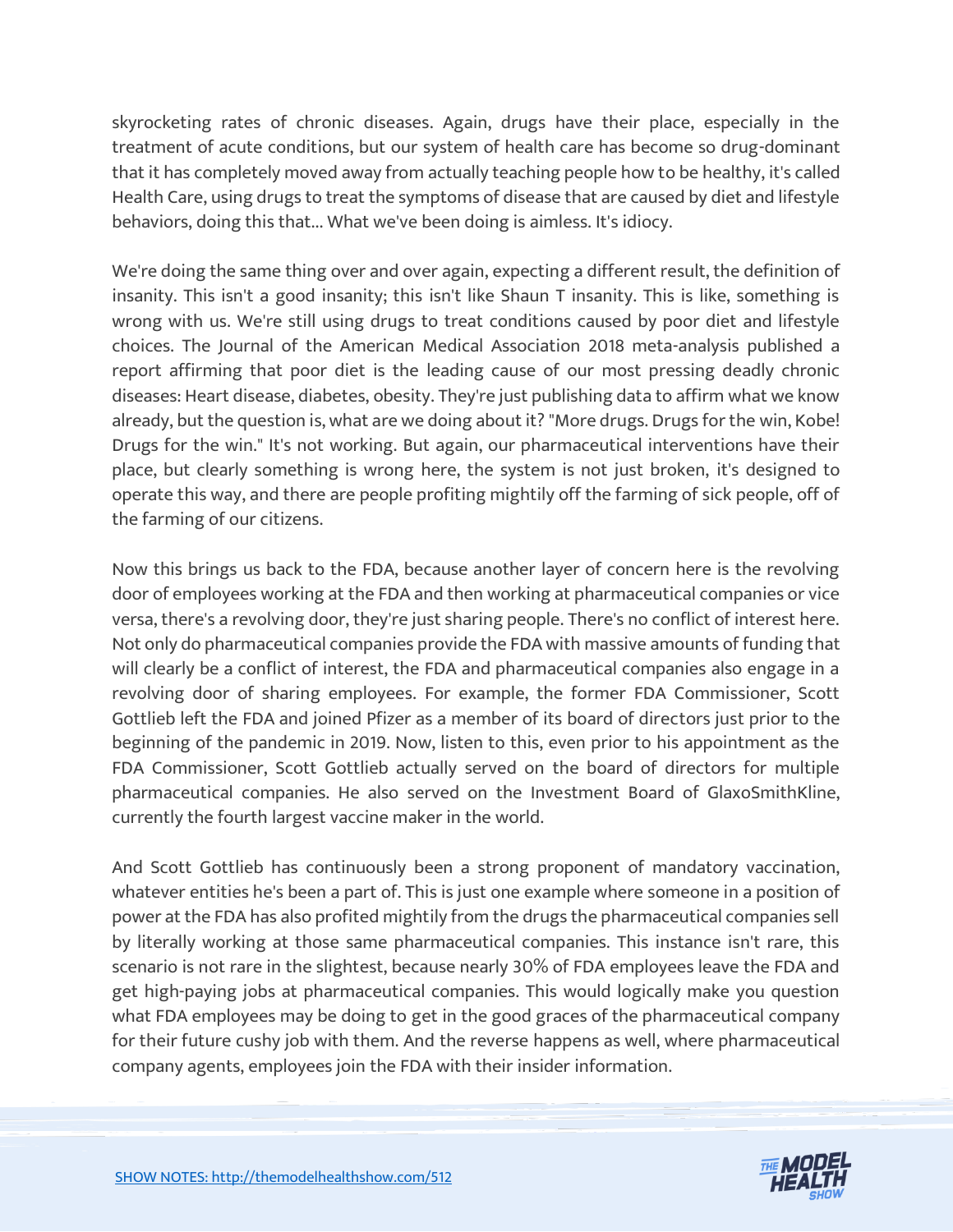One of our US senators stated, "This kind of revolving door, influence peddling, smacks of corruption and makes the American people rightfully cynical and distrustful." Rightfully cynical and distrustful. We need to have a healthy level of skepticism right now, more so than ever. We need to be more cautious about what we're putting in our bodies, not less, we need to be more cautious about the people who are telling us what we need to do to care for our own bodies and our families more than ever, not less, where we're being pressed and influenced to abandon our reason, to abandon our skepticism in the face of this overarching, magnificent, all powerful regulatory agency that supposedly has your best interest at heart, but if you check the track record, it's very different than what people are led to believe.

Now, there's actually another step in this process. There is an approval board of physicians working with the FDA who are actually responsible for reviewing the pharmaceutical company's data for their drugs and clearing the drugs for approval if they choose. So again, there's an approval board of physicians working with the FDA who are responsible for reviewing pharmaceutical drug companies' data, they're not actually testing the drugs, reviewing their data for the new drugs and clearing the drugs for approval if they choose. Now, is there any influence happening with these physicians who are on this board of approval? Well, an analysis published in the Journal Science found that nearly 40% of physician advisors on the FDA approval boards received payments from pharmaceutical companies at some point after they approved a drug. It might be three months later, six months later, doesn't matter. When they track this down, which is again, not difficult to find, it's not going to get reported with the FDA, but they found that somehow money from pharmaceutical companies' land in the pockets of the physicians in the form of cash payments, grants or other means.

Money was found also changing hands when certain drugs were not approved. The report also tracked payments received from the competitors of drug companies who were seeking approval. That's interesting as well. I know you got an approval coming up with company X, company B's like, "I don't want their stuff to get approved." Or they might feel that company X, and you got company Z making a payment, they're like, "We want company X's product to get approved because it's going to help to increase our market share as well and increase our exposure. So, this is all happening, this is called post hoc contribution, so this is after the fact. So, it's not like they're giving them money right then and there to make the approval, they're just like, "You know what, we'll wait a little while. You go ahead approve this, we'll wait a little bit, nobody will notice. We'll give you a little something later. Let's make this happen."

Could be to the tune of tens of thousands, hundreds of thousands, there were even some instances where these physicians received over a million dollars. It's available, these things sounds... It sounds like a movie of corruption and deceit, but it's real. So, think about the drugs that are getting put onto the market, the drugs that are getting mandated for people to take, where is the efficacy really at? Are we doing stuff the right way, because in reality, we're seeing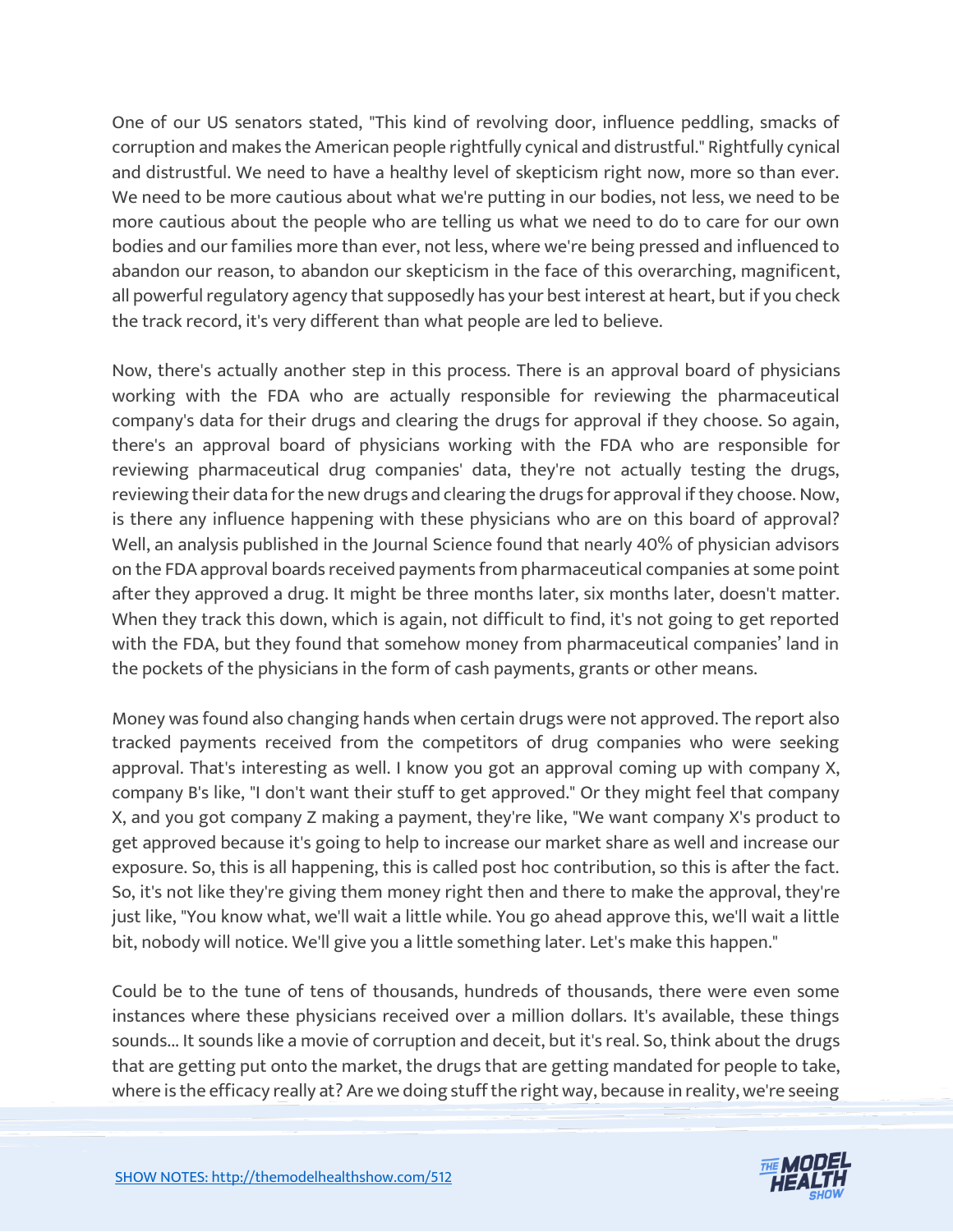that when a drug is approved and it's marketed to the public and used by the public, it's over four years later when that first safety event is being acknowledged? We don't know what's going to happen. And I encourage you, I implore you to take more precaution and to be more patient with this than ever before, regardless of the pressure, regardless of what the media or the pharmaceutical companies or well-meaning physicians and advocates, who truly do want to do the right thing, where do you think they're getting their information from? They're getting educated by the same entities that are ripe with corruption and manipulation, consistently criminal organizations...

Now, this brings us to the point of the FDA, with these well-noted, well-documented... Again, this is published in the Journal of Science, 40% of physician advisors on the FDA approval boards receiving payments from pharmaceutical companies at some point after they approved a drug. This is called bribery. This is illegal. But who's going to prosecute the FDA? Who's going to hold the FDA accountable when the FDA is given these God-like powers to hold everyone else accountable? We have to truly, more than ever, take control of our minds and be able to look at all sides of these things because it's a very dynamic complex situation that we're facing, these pay-later conflicts of interest, which have gone largely unnoticed, and entirely unpoliced.

Now, finally, one more dynamic with the FDA, and there's many more. There's many more, but one more we're going to cover right now, and it's in its name, Food and Drug Administration, food. They're also responsible for regulating... They're supposed to be the regulatory agency looking out for us and what's coming through the system of food. Now, here's a recent summary of the FDA's involvement in food safety. Companies have added thousands of ingredients to foods with little to no government oversight. That's thanks to a loophole in a decades-old law that allows them to deem an additive to be generally recognized as safe, or GRAS, without the FDA lifting a finger to make sure that it's actually safe. The loophole, born in 1958, was originally intended to allow manufacturers of common ingredients like vinegar, and salt, when added to process foods, to bypass the FDA's safety review process.

So, this is where it started. Vinegar, salt, cool. We know about salt, we know about vinegar, cool. But over time, companies have found that it's far more effective to take advantage of the exemption with GRAS, Generally Recognized as Safe, to get their products on store shelves quickly. Some of these products contain additives that even the FDA has found to pose dangers to human health, but have done little about it. The GRAS process permits companies, rather than the FDA, to determine whether a substance meets the definition of GRAS or not, alright? It allows the company to determine, but the definition of GRAS is supposed to be under the guise of peer-reviewed evidence on the safety of the food additive, alright? So, it's generally recognized as safe, and it's supposed to be some expertise behind it. But the question is, who are the experts saying that it's safe for human consumption? What is actually known about it,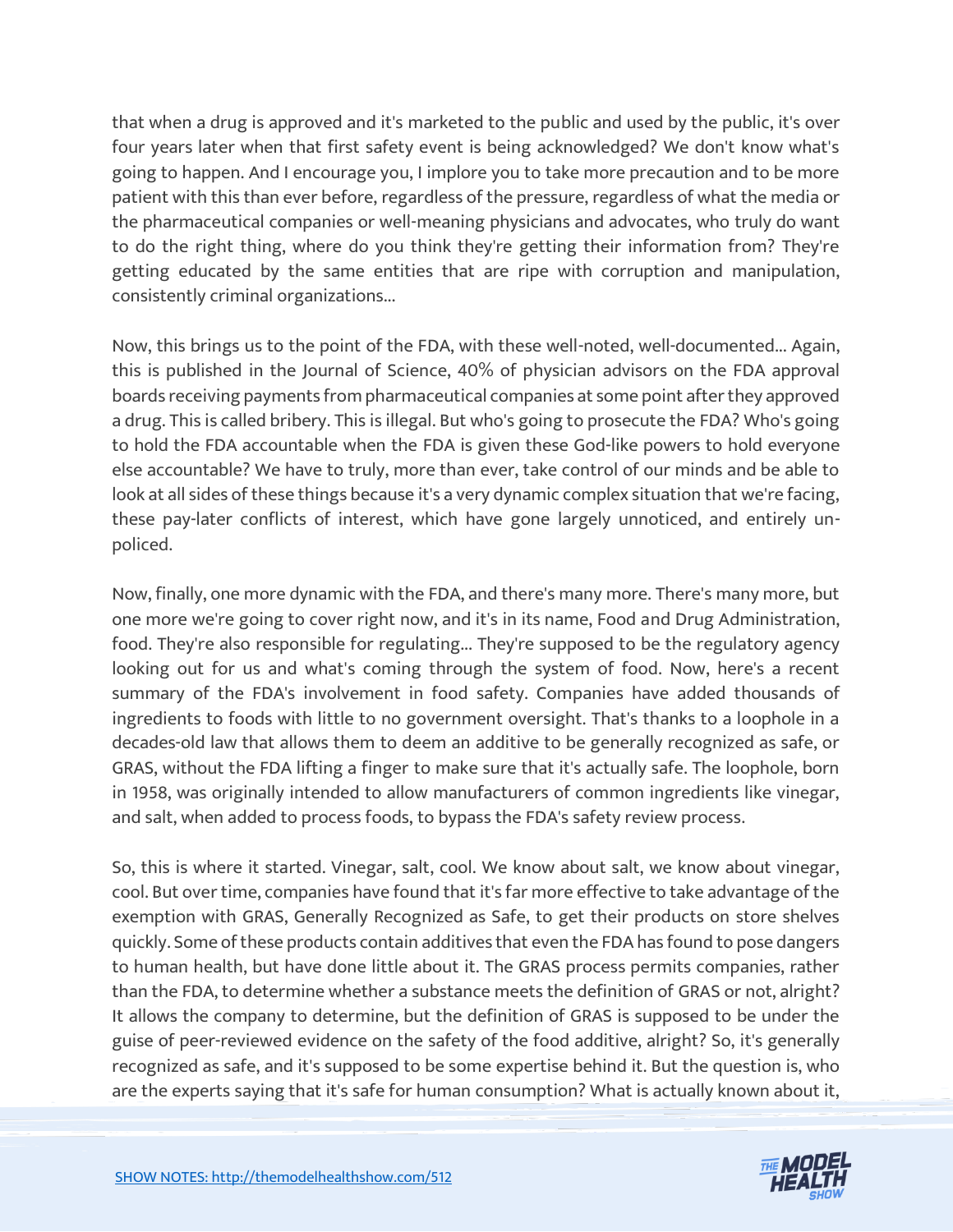and especially, what's known long-term as far as its safety? And what are the intended uses? All of these things come into factor here, but they're not acknowledged.

The FDA has not clarified most of these questions, and thus companies have, to a significant degree, discretion over which ingredients they add without approval, because companies make their own GRAS determinations. In the past 50-60 years since GRAS hitting the scene and being this little bit of a loophole for the FDA to not be involved, to be hands-off, the number of food additives has skyrocketed from about 800 to well over 10,000 different food additives, including a myriad of synthetic chemicals. They're added to everything, from baked goods, to our beverages, to cereals, to... You name it. I mean, you already know. You know the processed food nation that we are existing in. And many of the ingredients aren't even analyzed by the FDA at all.

So again, when you think that this entity is looking out for you, we've got a system where our food is the number one causative agent, documented by the Journal of the American Medical Association, our food is the number one causative agent for our epidemics of chronic disease. The food, and then the drugs, or what you take to help to reduce the symptoms, or to manage the symptoms, or suppress the symptoms of the food making you sick in the first place. And there's one entity responsible for keeping their eye on it all. And this is why we also need to be even more adamant about the companies that we do choose to get our food from, that we choose to get our supplements from, and to acknowledge that this process of regulation and what's being introduced to our bodies and to our families, it's not very well policed. It's just not. And so, this is why I'm such a huge fan, and I advocate for these entities, these organizations that are going above and beyond and they're showing you their track record, they're showing you their commitment to real health.

And for example, when it comes to simple things like my nootropic, or the honey that I use, or the immune system kind of modulatory propolis that I use, I'm seeking... I'm not just getting any brand, or any product from company whatever, who isn't going above and beyond. I'm checking for, and bringing for everyone companies that are doing stuff the right way. And the company that I use uses third-party testing for over 70+ pesticide residues that are common in bee products. They're also looking at pervasive offenders, including DDT, making sure that that's not there. They're testing for a wide spectrum of other toxins that come along in our products, like heavy metals, like arsenic, cadmium, lead, and mercury, and also nefarious bacteria like E. Coli, Salmonella. This is what should be the standard. And what we're giving our children as well, if you look at the common conventional cough medicines, for example, containing FD&C Blue No. 1, again, the FDA allows it.

Red #40. What is that? High-fructose corn syrup, propylene glycol, these are common ingredients in one of the most popular cough medicines. Well, here's what we can do to do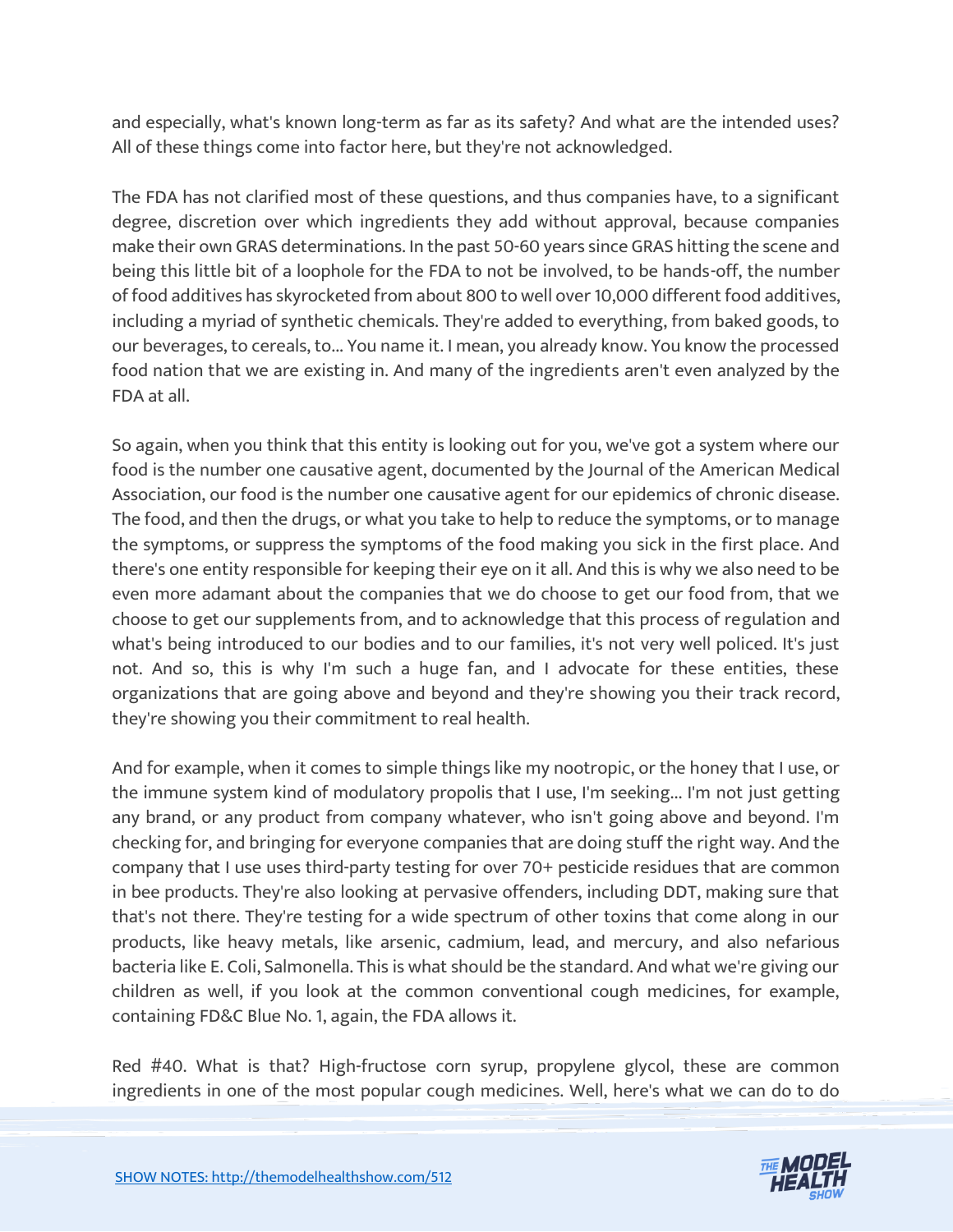better. A randomized double-blind placebo-controlled study revealed that honey was able to outperform a placebo and significantly reduce cough frequency and severity at night and improve sleep quality, add to that the power of elderberry, a double-blind placebo-controlled study published in the peer-reviewed journal, Advances in Traditional Medicine, found that after 48 hours of treatment with elderberry, coughing was relieved in 31% of patients versus the placebo. The study also noted significantly reduced fever, headache, muscle aches, nasal congestion than 24 hours of treatment with elderberry.

These are combined together. High quality organic honey, elderberry, chaga mushroom, propolis, in the B.Better Cough Syrup from Beekeepers Naturals. Go to B-E-E-K-E-E-P-E-R-Snaturals.com/model, you're going to get 15% off, you need to have the B.Better Cough Syrup in your medicine cabinet for what's coming up here with cold and flu season, and also their incredible propolis spray is just one of the most remarkable things. There are over 300 active compounds in propolis, the majority of these compounds are forms of antioxidants, specifically, polyphenols, that are well documented to reduce inflammation and fight disease. Even more specifically, polyphenols have been proven to inhibit the activity of Coronavirus, according to recent data published in the peer-reviewed journal, Archives of Virology. So definitely get the propolis spray as well. So, these are just some of the amazing things that they have. Going above and beyond, we've got to invest, we've got to demand that companies are stepping up to do the right thing, because the majority of companies are not. And the regulatory agency over all of this stuff, we've already detailed how the bribery, the manipulation of science and the corruption is rampant in this organization, but I believe that we can do better, I believe that we can create a system of efficacy, of sustainability, of honesty, but we have to stand for it.

We have to stop allowing for these entities to take advantage of us and to manipulate us and detracting us from their actual track record of results. Here in the United States right now, we have 70% of our citizens are already on pharmaceutical drugs, yet we're getting sicker and sicker as a society. These treatments are not working very well, they have their place and they work well for some things for sure, but if we're just continuously masking symptoms... We have a system of health care that is not about health, that is not about getting citizens healthier, but instead treating symptoms of disease with very expensive medications that make billions for pharmaceutical companies and for the FDA. We have a serious problem, but there cannot be a problem without a solution, and you are part of that solution.

I appreciate you so much for tuning into the show today. If you got a lot of value out of this, please share this out with your friends and family, and of course, you can tag me, I'm @shawnmodel on Instagram and Twitter, and I'm @themodelhealthshow on Facebook. And I want you to stay up-to date with me because a lot of the information, even especially if you're watching this on YouTube, we are not able to put some of the things that we're publishing out